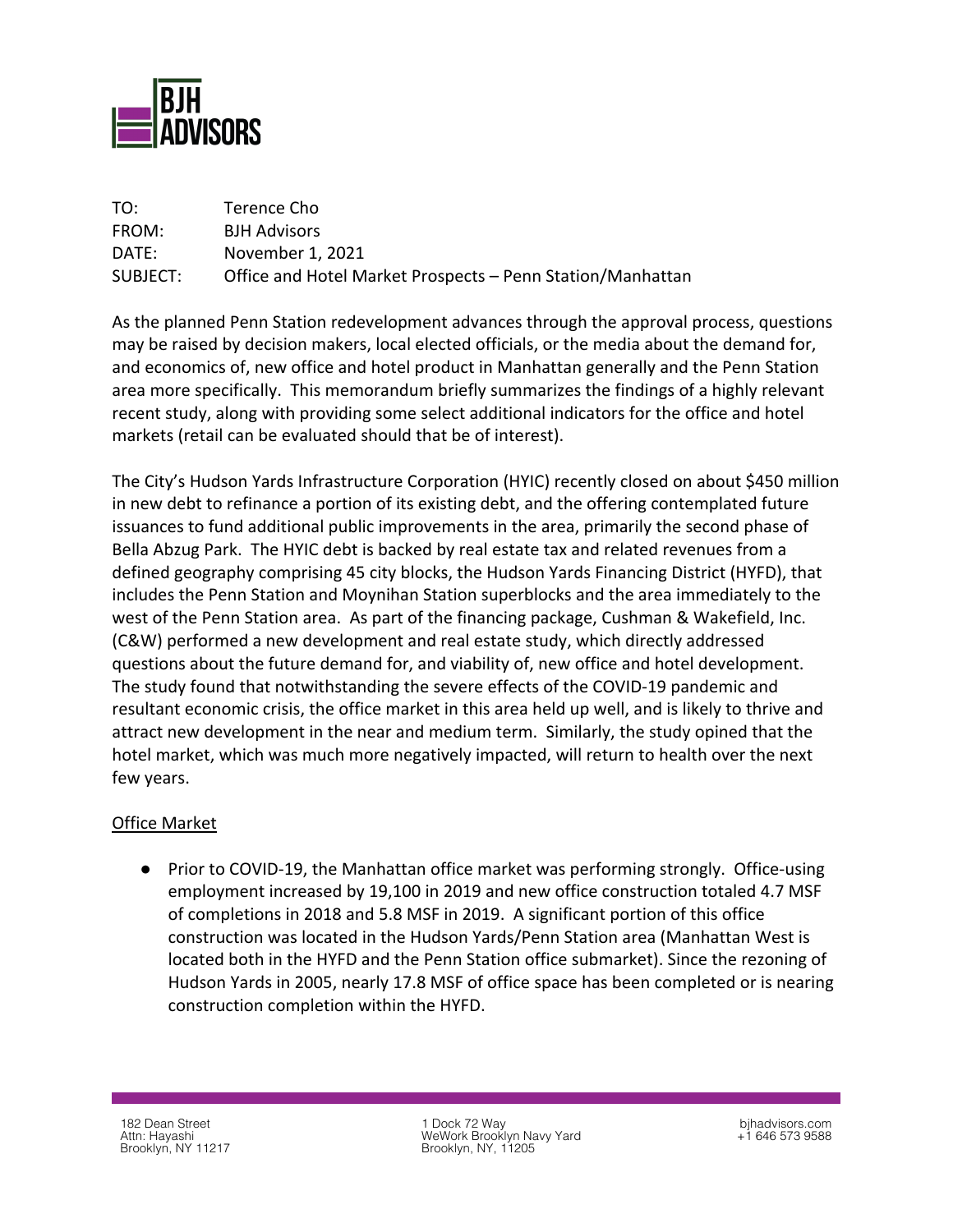

- The economic and real estate impacts of the COVID-19 pandemic on the Manhattan office market are assumed to be temporary. **The C&W report concludes that corporations and other highly productive employers may level off at a 5 - 10% decline in workers physically present within offices in comparison to pre-pandemic levels, but such losses will be offset by increased space standards and office-using employment growth in the long term.**
- Positive signs include surging office tenant tour activity (C&W), and a dramatic increase in the number of tenants in the market, with 397 tenants looking for 24.2 MSF of space, which is greater than the pre-COVID-19 peak in 2019/2020 (Newmark Q3 Manhattan Office Report).
- Other positive indicators are the continued development of new office properties post-COVID-19, including JPMorgan Chase's new headquarters at 270 Park Avenue (2.5 MSF), Disney's East Coast headquarters at 4 Hudson Square (1.2 MSF), and Google's purchase upon completion of the totally redeveloped and expanded St. John's Terminal/550 Washington Street (1.7 MSF) in September 2021.
- The office market in Hudson Yards has fared quite well in comparison to that of Manhattan at large. Asking rents in 2021 for Class A space in Hudson Yards range from \$105-\$200/SF which is 27% greater than asking rents in Midtown. Comparatively, asking rents in the Hudson Yards area averaged at \$80/SF in 2011. This corresponds to a 4.01% increase annually.
- The desirability of Hudson Yards office spaces can be linked to flight to quality (Class A and trophy assets) amongst companies. Class A and trophy office spaces have lower vacancy than Class B and C buildings in part due to stronger and more financially resilient tenant rosters. Work from home / work remotely policies are likely to affect absorption primarily in Class B and C buildings in the long term, which may lead to increased conversion of this stock to other uses.
- Other factors of desirability include Hudson Yards' proximity to transportation, entertainment, dining options, cultural amenities (the High Line Park, Shed, West Chelsea arts district), and LEED certified and green office buildings. These factors will likely apply to the Penn Station redevelopment with its even stronger mass transportation access and entertainment assets. The Penn Station office market is already benefiting from having the thriving Hudson Yards commercial and residential district to its immediate west.

1 Dock 72 Way WeWork Brooklyn Navy Yard Brooklyn, NY, 11205